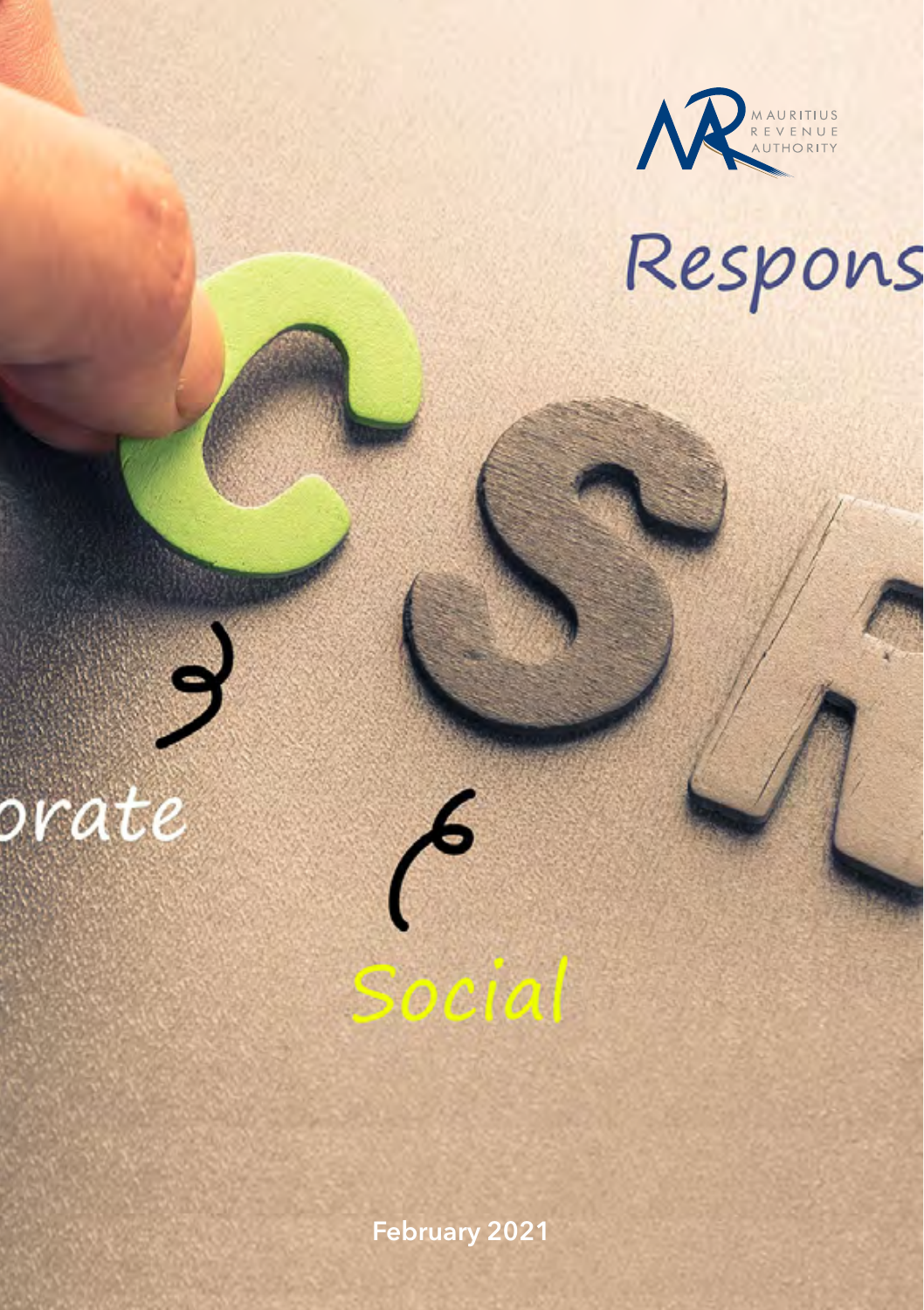## TABLE OF CONTENTS

| Introduction                                   | $\overline{2}$ |
|------------------------------------------------|----------------|
| The meaning of Corporate Social Responsibility | 4              |
| Calculation of CSR                             | 4              |
| Priority Areas of Intervention                 | 6              |
| Prohibition to use CSR Fund                    | 7              |
| Remittance of CSR to the MRA                   | 7              |
| Illustrations                                  | 8              |
| <b>Freeport Operator</b>                       | 10             |
| <b>Gambling Operator</b>                       | 10             |
| Assessment                                     | 11             |

### List of Abbreviations

| <b>APS</b> | <b>Advance Payment System</b>   |
|------------|---------------------------------|
| <b>CSR</b> | Corporate Social Responsibility |
| l ITA      | Income Tax Act 1995             |
| <b>MRA</b> | Mauritius Revenue Authority     |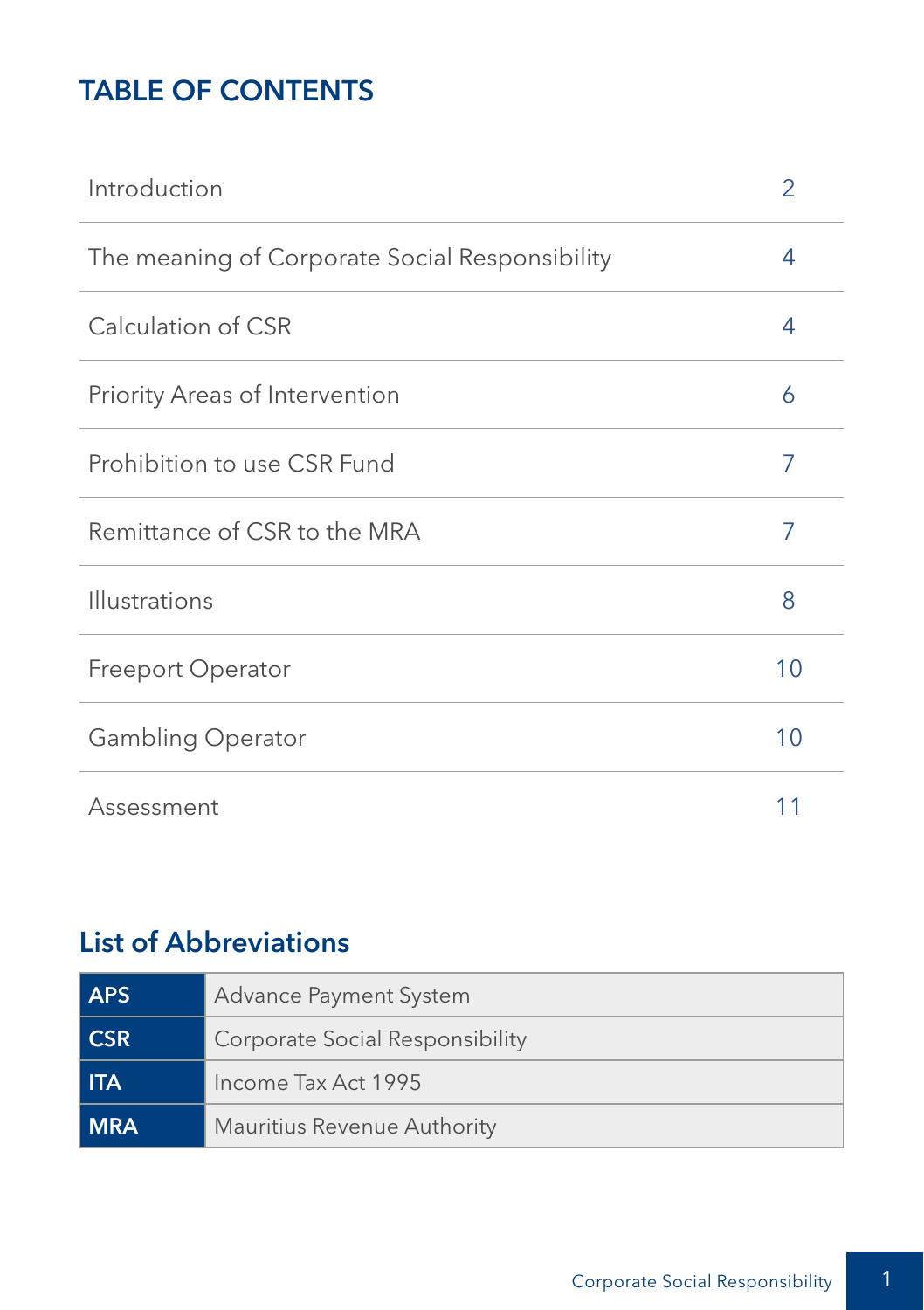### Introduction

Corporate bodies in Mauritius are required to operate a Corporate Social Responsibility (CSR) Fund in accordance with Section 50L of the Income Tax Act 1995 (ITA).

The purpose of this guide is to assist all those concerned in remitting the correct CSR amount at the appropriate time and clarify the areas where CSR money can be used.

CSR is applicable to all profitable companies and resident société except for the following:

- a. A Global Business company;
- b. A bank for its transactions with non-residents or with corporations holding a Global Business Licence;
- c. An IRS company;
- d. A non–resident société, foundation, trust; and
- e. A Freeport Operator or Private Freeport Developer in respect of income derived from export.

Some companies, as listed in Sub Part C of Part II of the Second Schedule of the ITA (Items 11, 11A, 13, 26, 28 to 32 and 34 to 38 and any other items as may be prescribed), are exempted from payment of tax but are liable to CSR.

Previously a company was given the right to expense the whole CSR fund according to its own CSR framework and any amount unspent at the closing date of accounts was then remitted to the MRA at the time the return was submitted.

Following the Finance Act 2016, a company has now an obligation to remit a percentage of its CSR fund to the Director-General in accordance with Section 50L(2)(a) of the ITA.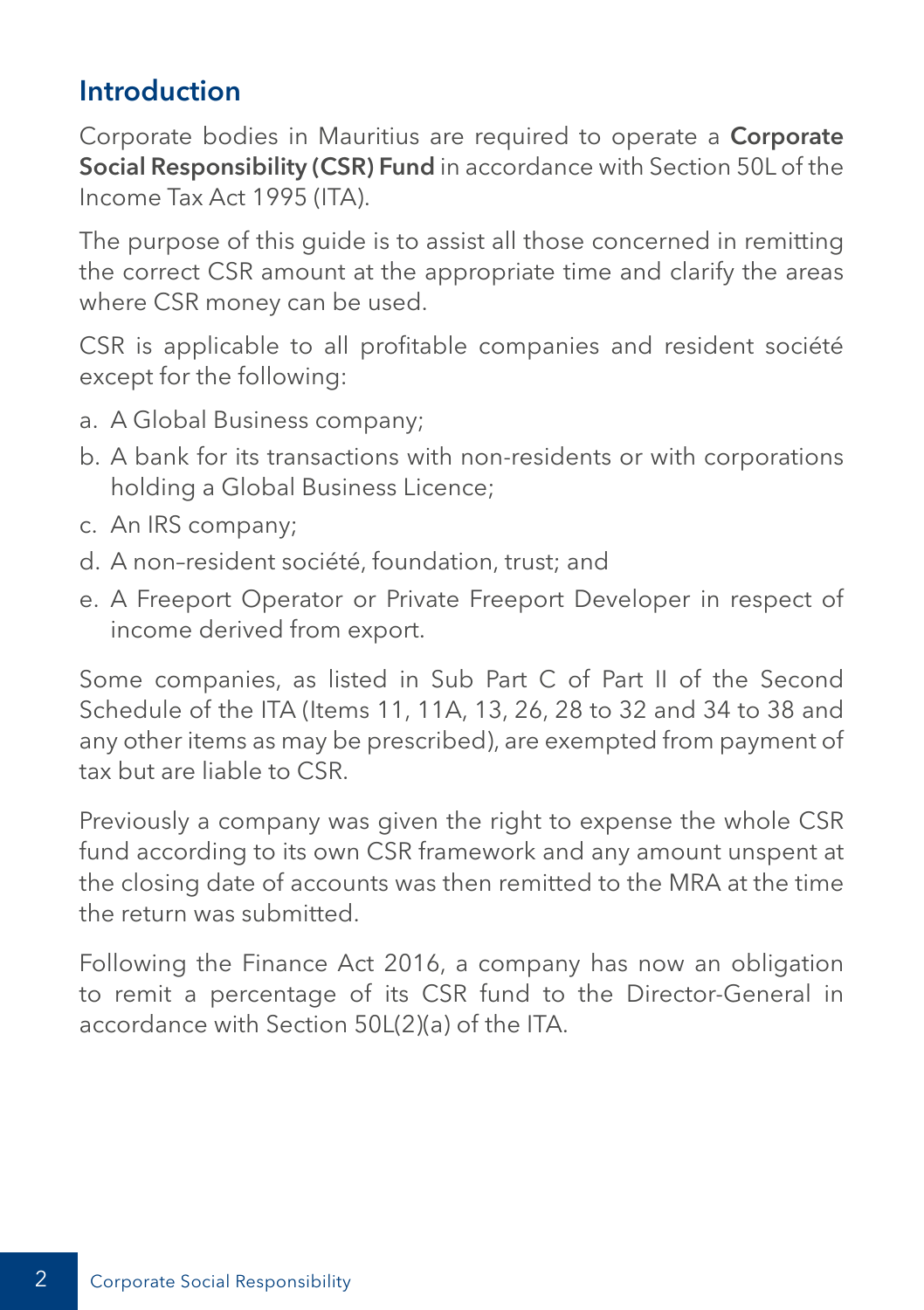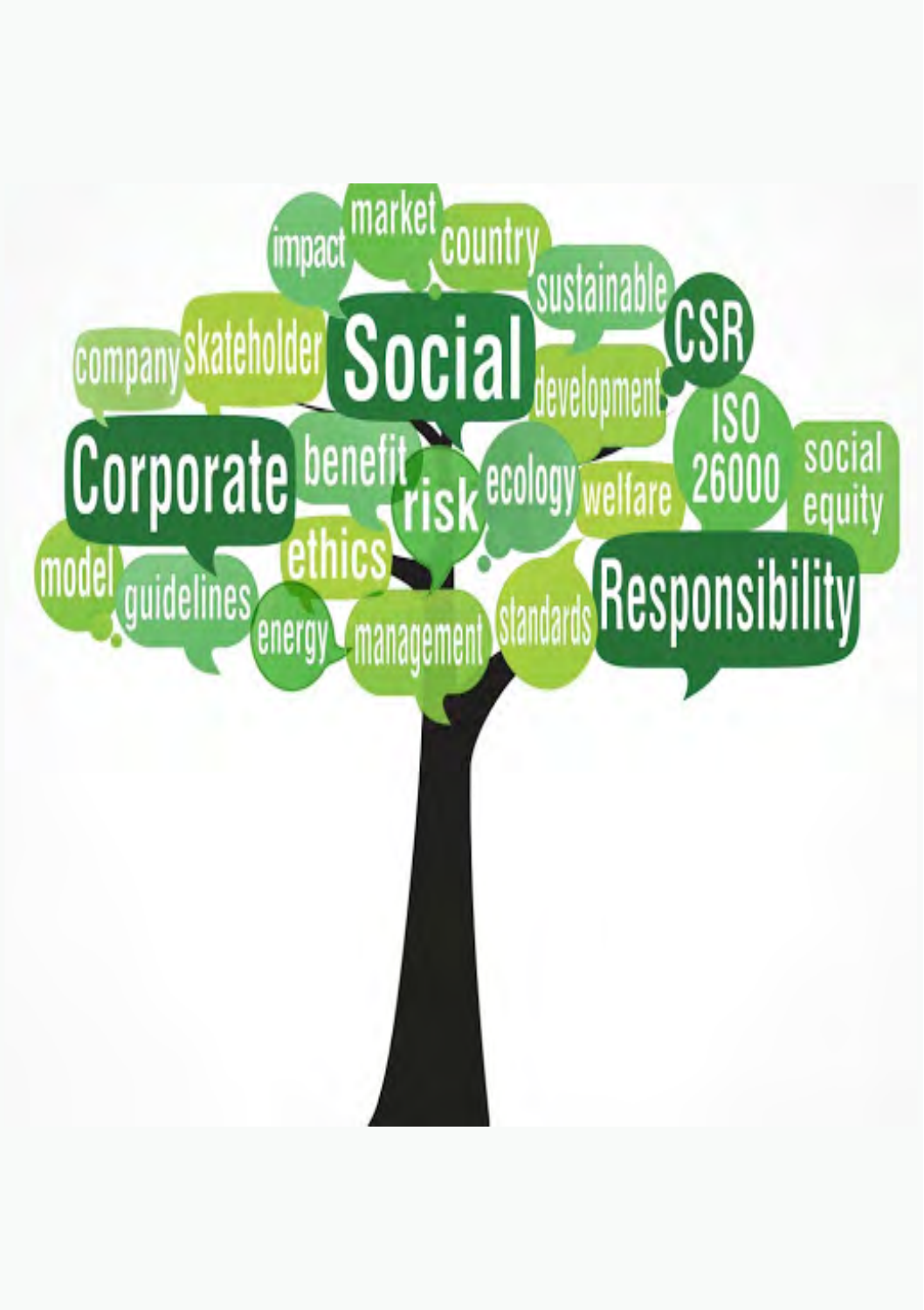### The meaning of CSR

CSR programme is defined in Section 2 of the ITA as a programme having as main objective to alleviate poverty, to relieve sickness or disability, to advance the education of vulnerable persons or to promote any other public object beneficial to the Mauritian Community.

### Calculation of CSR

#### a. (i) Company

All profitable companies are required in a year to set up their CSR Fund of an amount equivalent to 2% of their chargeable income of the preceding income year.

#### (ii) Société

In the case of a resident société the net income is deemed to be the chargeable income and any distribution of its net income shall be deemed to be dividends.

b. For a CSR fund set up on or after 01 January 2017 up to 31 December 2018, 50% of the CSR fund shall be remitted to the Director-General; and

For a CSR fund set up on or after 01 January 2019, the amount to be remitted has been increased to 75%.

Examples are shown below:

The CSR amount to be remitted (i.e) 50% or 75% will depend on whether the CSR fund was set up on *'01 January 2017 to 31 December 2018'* or on '01 January 2019'.

#### Example 1

Company A has a financial year ending on 30 June 2019. Its CSR fund was set up at the start of the year (i.e) on 01 July 2018 which pertains to the timeframe of *'01 January 2017 to 31 December 2018'*. Thus 50% shall be remitted to the Director-General.

The CSR fund will be computed on 2% of its previous year's chargeable income, which is, the chargeable income reported in the year ended 30 June 2018.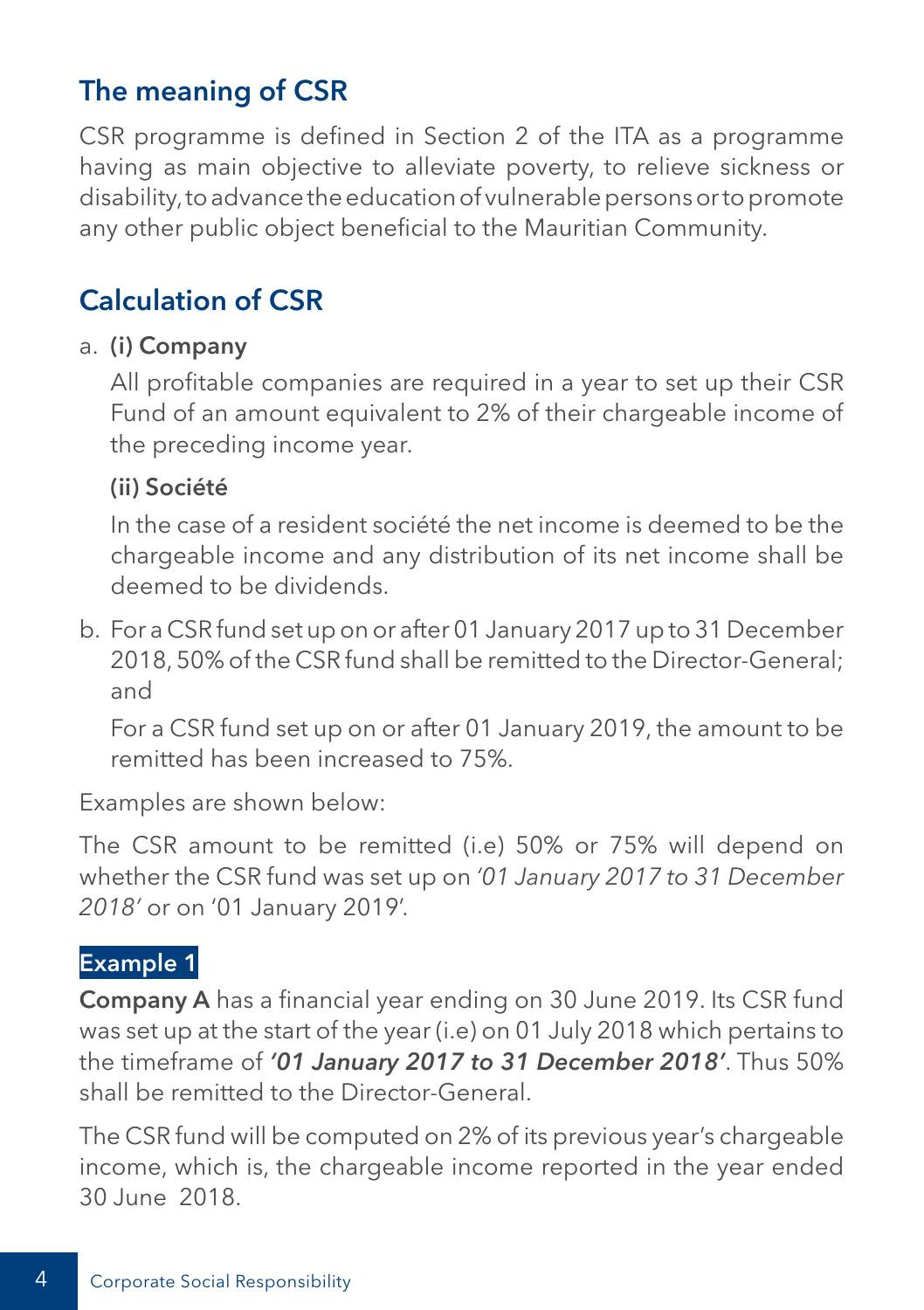Company B has a financial year ending on 30 June 2020. Its CSR fund was set up on 01 July 2019 which is after *'01 January 2019'*, thus 75% shall be remitted to the Director-General.

The CSR fund will be computed on 2% of its previous year's chargeable income, which is, the chargeable income reported in the year ended 30 June 2019.

Illustration: Assuming the chargeable income for the year ended 30 June 2018 was Rs 2m. The CSR fund on 01 July 2018 will be 2% of Rs 2m (i.e Rs 40,000).

#### Example 2

Company C has a financial year ending on 31 December 2019. 75% of its CSR fund shall be remitted to the Director-General since it was set up on *'01 January 2019'*.

The CSR fund will be computed on 2% of its previous year's chargeable income, which is, the chargeable income reported in the year ended 31 December 2018.

Illustration: Assuming the chargeable income for the year ended 31 December 2018 was Rs 4m. The CSR fund on 01 January 2019 will be Rs 80,000.

#### Remaining % of the CSR Fund

The remaining 50%/ 25% of the CSR Fund shall be used by the company –

- i. in respect of a CSR Fund set up before 1 January 2019, to implement a CSR Programme in accordance with its own CSR Framework;
- ii. in respect of a CSR Fund set up on or after 1 January 2019, to implement a CSR Programme or finance a non-governmental organisation implementing a CSR Programme in the priority areas of intervention as specified in 4.0 below.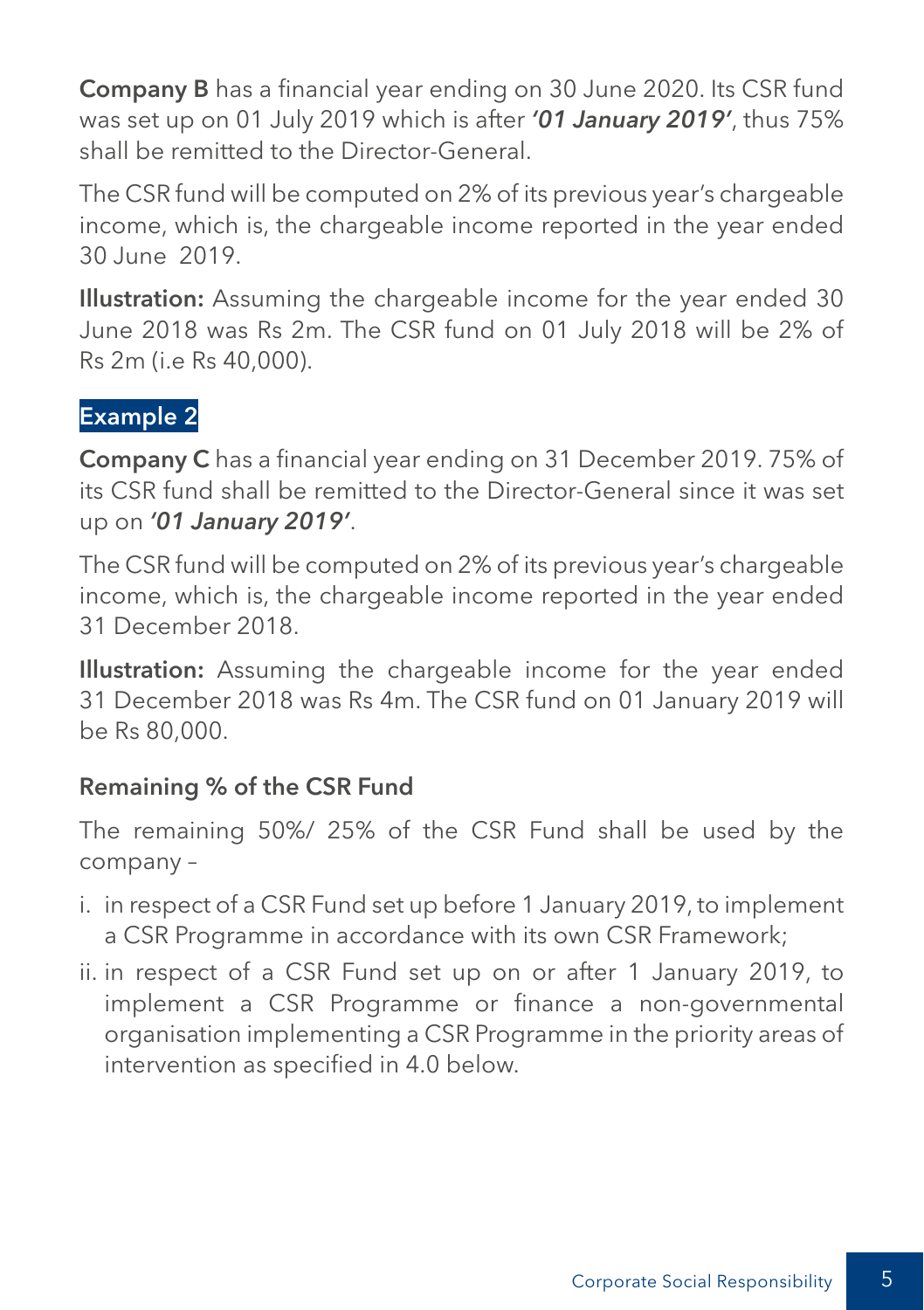### Priority Areas of Intervention

A CSR programme can be implemented in the following priority areas of intervention as per the 10<sup>th</sup> Schedule of the ITA:

- Dealing with health problems
- Educational support and training
- Environment and sustainable development
- Family protection, including gender-based violence
- Fields of advocacy, capacity building and research for consideration as crosscutting throughout the priority areas of intervention
- Leisure and sports
- Peace and nation-building
- Road safety and security
- Social housing
- Socio-economic development as a means for poverty alleviation
- Supporting people with disabilities
- Such other areas as the Minister may determine

The priority areas specified above shall target individuals and families who are registered under the Social Register of Mauritius and vulnerable groups under the Charter of the National Social Inclusion **Foundation**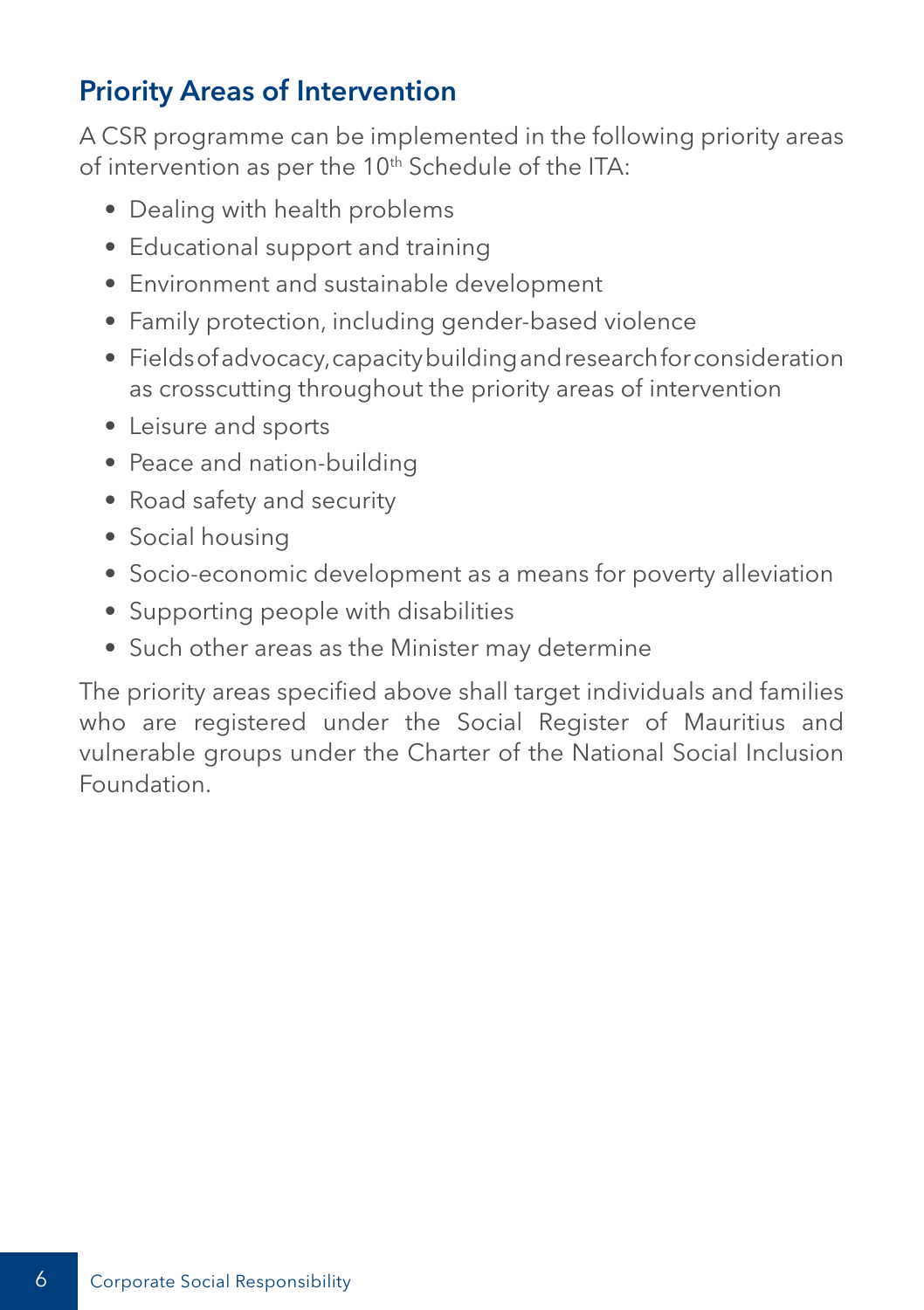### Prohibition to use CSR Fund

Activities and contributions which do not qualify under the CSR Fund are as follows:

- Any activity discriminating on the basis of race, place of origin, political opinion,
- colour, creed or sex
- Any activity promoting alcohol, cigarettes or gambling
- Any activity targeting shareholders, senior staff or their family
- Contribution to any Government department or parastatal body
- Contribution to natural disasters mitigation programme
- Contribution to political or trade union activities
- Contribution to religious or spiritual activities
- Sponsorship for the purpose of marketing for companies
- Staff welfare and training of employees

### Remittance of CSR to the MRA

The amount of CSR Fund shall be remitted to the Director-General as follows:

- a. in the case of a company required to submit an APS Statement under Sub-part AA of the ITA, 'Advance Payment System' –
	- i. for the first three quarters, 25 per cent for each of the quarters together with the APS Statement are required to be submitted under section 50B of the ITA; and
	- ii. for the last quarter, 25 per cent at the time the company submits its annual return under section 116 of the ITA;
- b. in the case of a company which is not required to submit an APS Statement under section 50B(4), together with its annual return under section 116 or 119 of the ITA.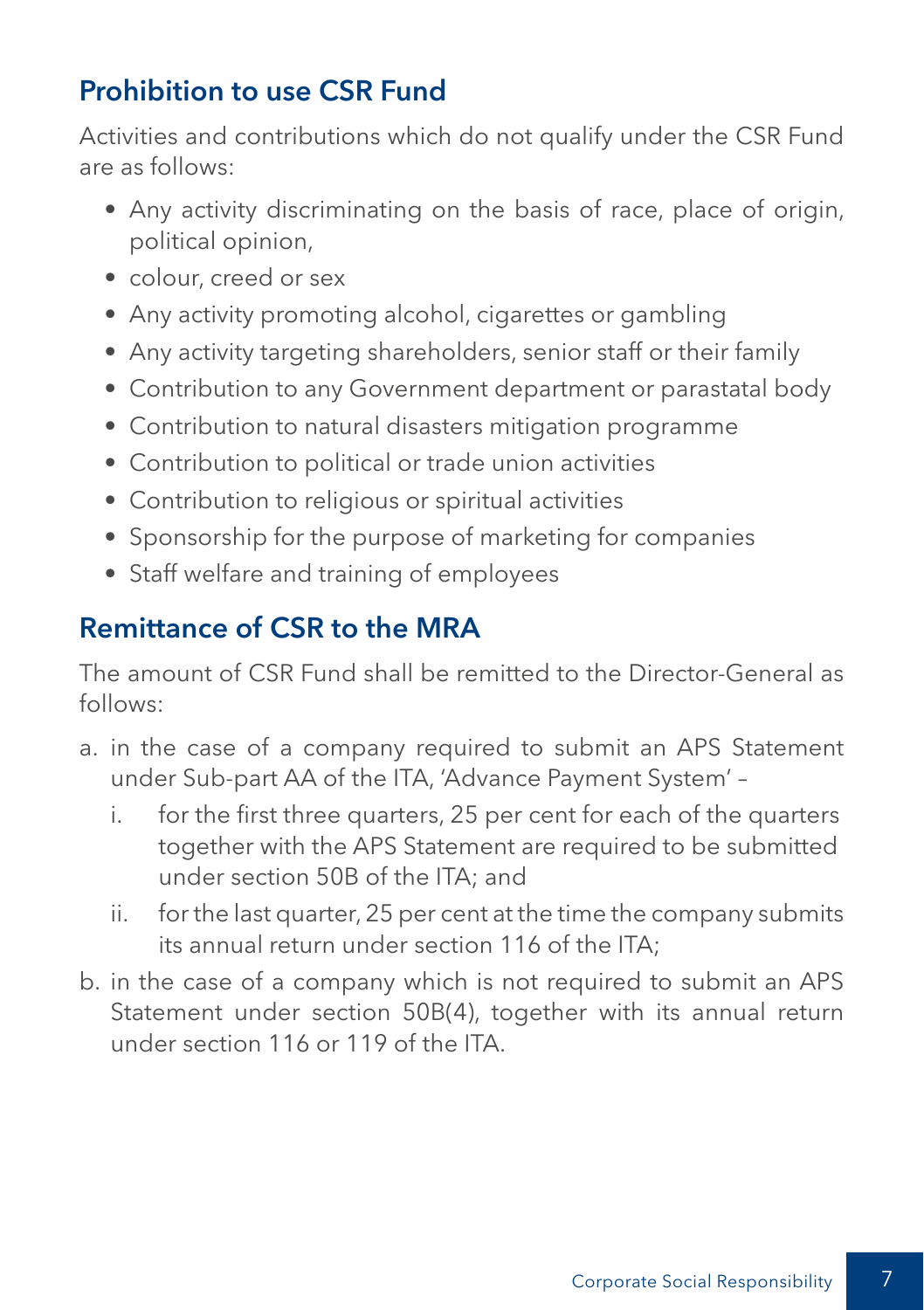#### Authorisation to remit a reduced amount to the MRA

In respect of CSR Fund set up on or after 01 January 2019, where the company has not completed a project which was started prior to 01 January 2019 and which is in accordance with the guidelines set by the National Social Inclusion Foundation, it may apply to the National Social Inclusion Foundation for approval to retain an additional amount of less or equal to 25% of the CSR Fund out of 75% payable to the MRA.

### Illustrations

#### For companies with financial year ending 30 June 2019

The financial year of the company is from July to June.

In this case the CSR Fund was created on 01 July 2018 and CSR fund amounts to Rs 500,000. Hence, at least 50% of the CSR Fund, Rs 250,000 will have to be remitted to the Director-General, MRA for onward payment to the National Social Inclusion Foundation. This payment to the MRA should be made through the company's APS statement as follows

| Quarter                  | Period                                 | Amount<br>to be remitted |           | Payable<br>on/before |
|--------------------------|----------------------------------------|--------------------------|-----------|----------------------|
|                          | 01 July 2018 to<br>30 September 2018   | 25%                      | Rs 62,500 | 27.12.2018           |
|                          | 01 October 2018 to<br>31 December 2018 | 25%                      | Rs 62,500 | 01.04.2019           |
| 3                        | 01 January 2019 to<br>31 March 2019    | 25%                      | Rs 62,500 | 26.06.2019           |
| Annual Income Tax Return |                                        | 25%                      | Rs 62,500 | 27.12.2019           |

The remaining 50% of the CSR fund, Rs 250,000 may be used by the company to implement a CSR programme in accordance with its own CSR framework.

Any unspent CSR balance as at 30 June 2019 has to be remitted with the Annual Income Tax Return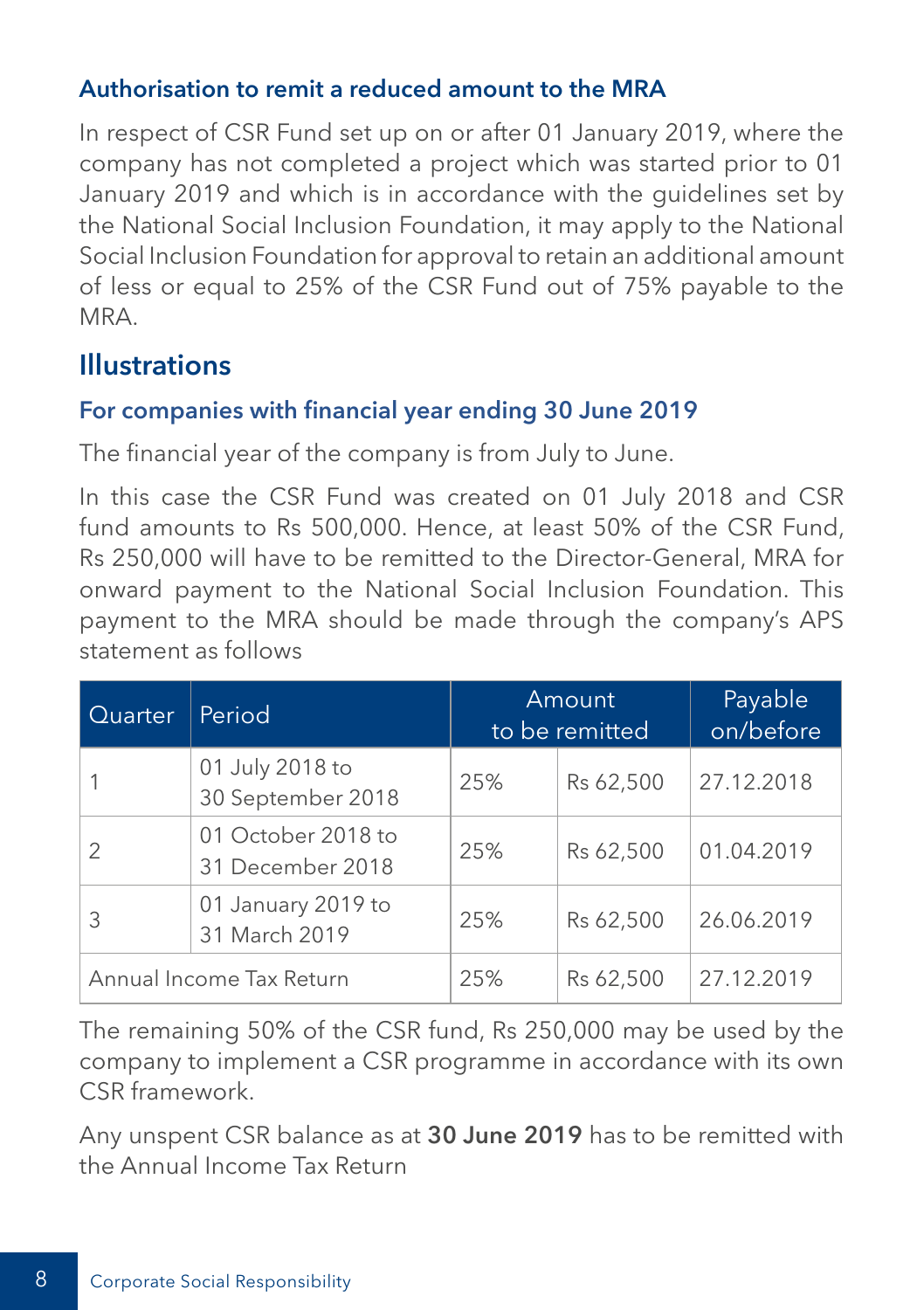#### For companies with financial year ending 31 December 2019

The financial year of the company is from January to December.

CSR Fund is set up at the beginning of the year and therefore the CSR fund, based on the company's chargeable income of the preceding year, was created on 01 January 2019. CSR fund amounts to Rs 600,000. Hence, at least 75% of the CSR Fund, Rs 450,000 will have to be remitted to the Director-General, MRA for onward payment to the National Social Inclusion Foundation. This payment to the MRA should be made through the company's APS statement as follows:

| Quarter                  | Period                               | Amount<br>to be remitted |            | Payable<br>on/before |
|--------------------------|--------------------------------------|--------------------------|------------|----------------------|
|                          | 01 January 2019 to<br>31 March 2019  | 25%                      | Rs 112,500 | 26.06.2019           |
| 2                        | 01 April 2019 to<br>30 June 2019     | 25%                      | Rs 112,500 | 30.09.2019           |
| 3                        | 01 July 2019 to<br>30 September 2019 | 25%                      | Rs 112,500 | 27.12.2019           |
| Annual Income Tax Return |                                      | 25%                      | Rs 112,500 | 26.06.2020           |

Any unspent CSR balance as at 31 December 2018 has to be remitted with the Annual Income Tax Return.

The remaining 25% of the CSR fund, Rs 150,000 may be used by the company to implement a CSR programme in the priority areas of intervention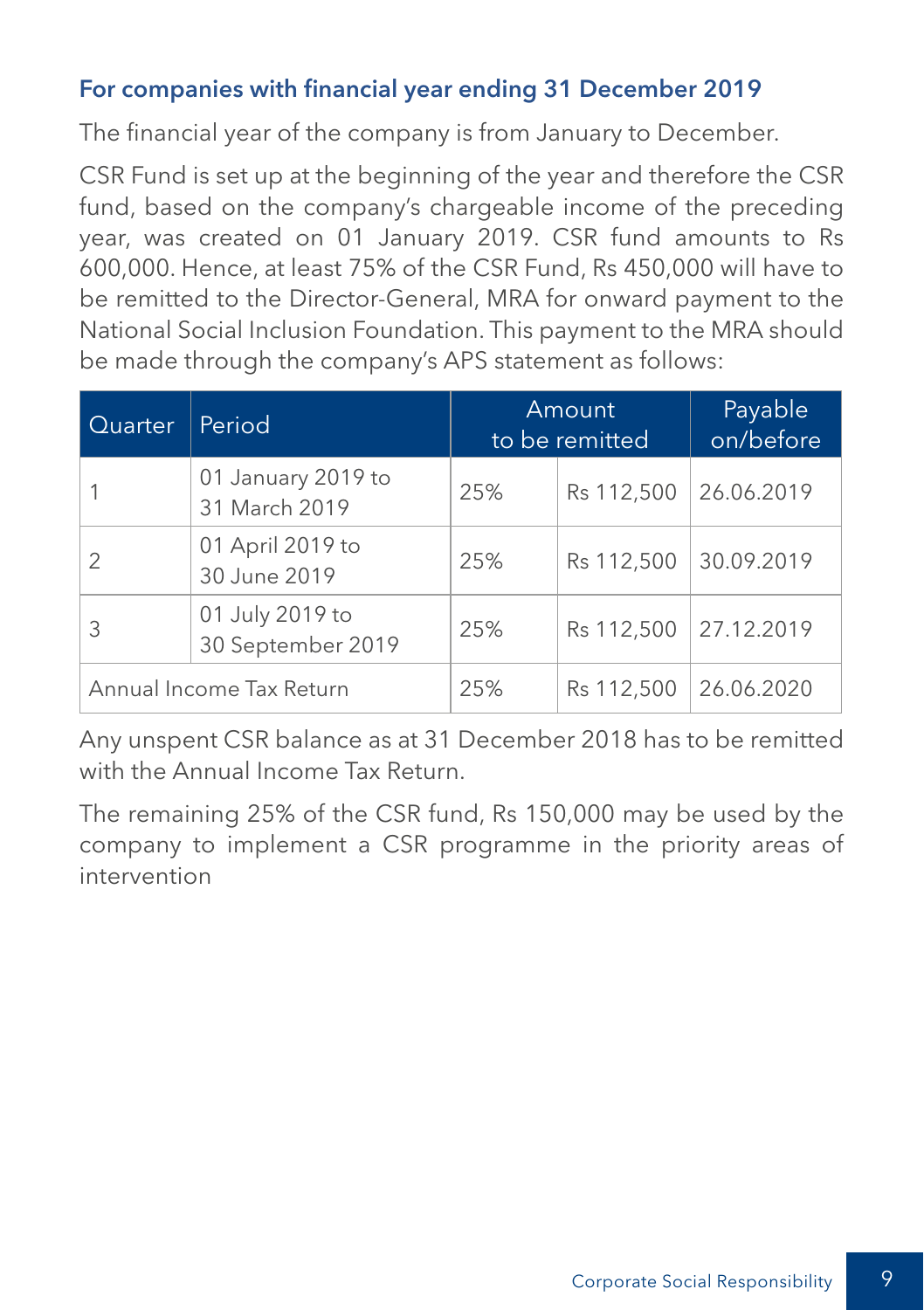Some examples showing the financial year end, the date for the setting up of CSR Fund and the amount of CSR to be remitted to Director-General, are given below:

| Financial year ended | CSR fund set up  | Amount to be<br>remitted (%) |
|----------------------|------------------|------------------------------|
| 31 March 2019        | 01 April 2018    | 50                           |
| 30 September 2019    | 01 October 2018  | 50                           |
| 30 November 2019     | 01 December 2018 | 50                           |
| 31 March 2020        | 01 April 2019    | 75                           |
| 30 June 2020         | 01 July 2019     | 75                           |
| 31 October 2020      | 01 November 2019 | 75                           |

### Freeport Operator

Where a freeport operator or private freeport developer is engaged in the sale of goods on the local market, CSR fund shall be calculated using the formula set out below –

#### a x c x 2 per cent b

where:

a is the gross income derived from sale of goods on the local market for the preceding year

**b** is the gross income derived from all the activities of the freeport operator or private freeport developer for the preceding year

c is the chargeable income for the preceding year.

# Gambling Operator

A gambling operator licensed with the Gambling Regulatory Authority, and listed under Part II of the Fifth Schedule to the Gambling Regulatory Authority Act, may claim as a deduction from gambling levy, any amount paid towards the setting up of a CSR Fund.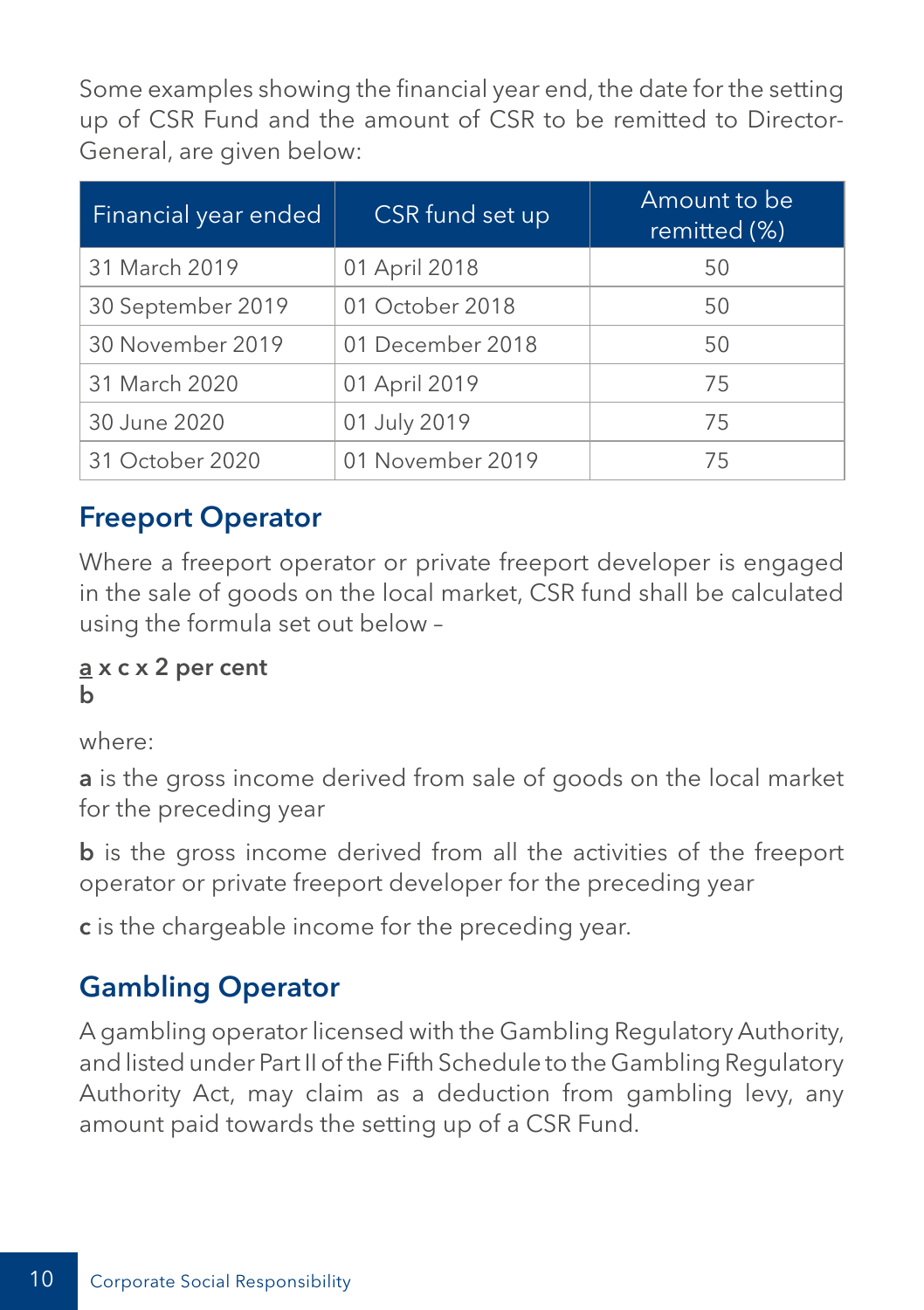#### Assessment

Where, in respect of a year of assessment, the Director-General has reason to believe that money has not been spent in respect of a CSR Fund (as specified on page 4 under 'Calculation of CSR'), he may raise an assessment under section 129 of the ITA.